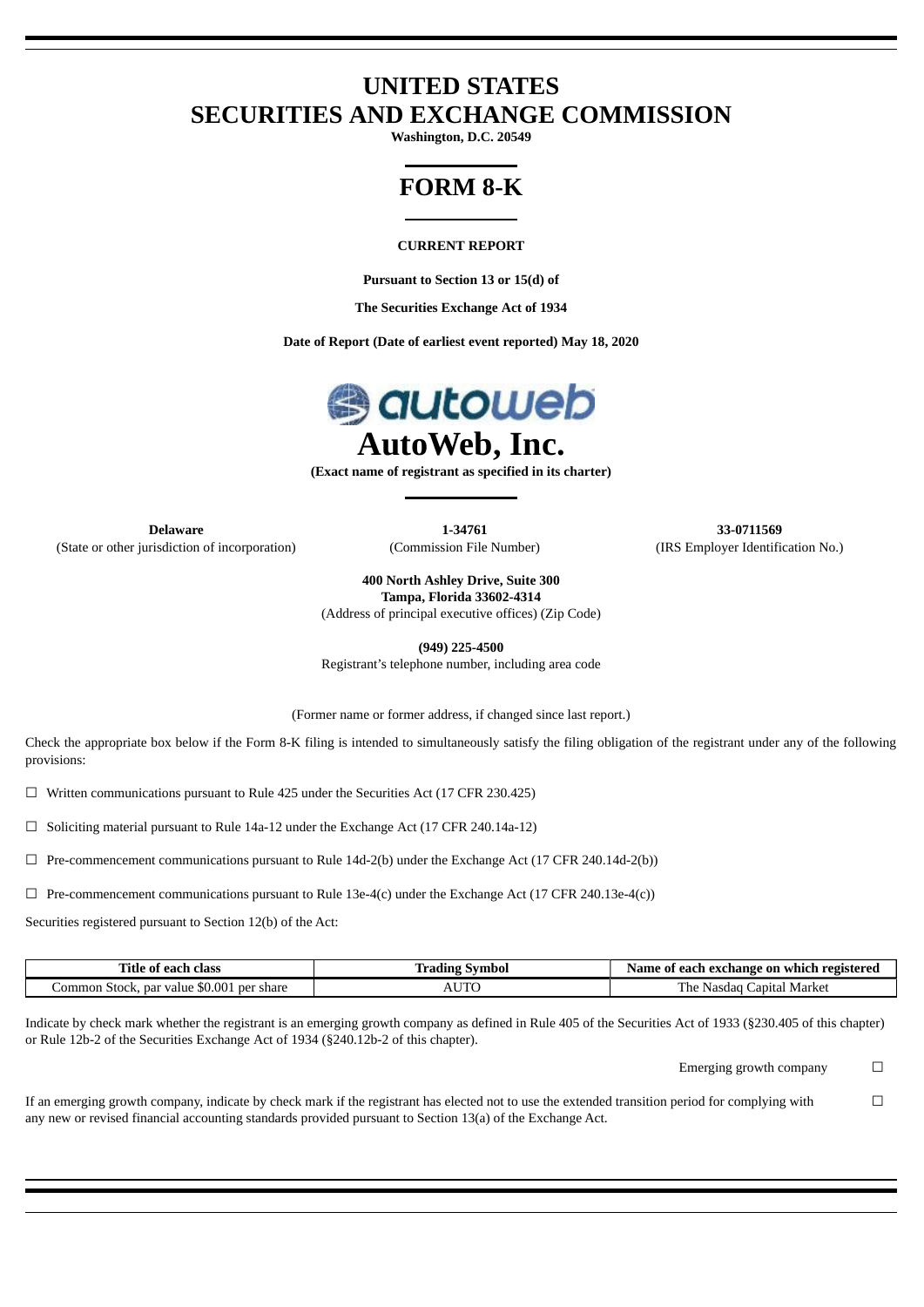#### **Item 1.01 Entry into a Material Definitive Agreement.**

On May 18, 2020, AutoWeb, Inc., a Delaware corporation ("**Company**"), entered into a First Amendment to Loan, Security and Guarantee Agreement ("**Loan Agreement First Amendment**") with CIT Northbridge Credit LLC, as Agent ("**CNC**"), and the Company's U.S. subsidiaries, amending the Company's existing Loan, Security and Guarantee Agreement with CNC that was initially entered into as of March 26, 2020 ("**CNC Loan Agreement**"). As previously disclosed, the Company received a loan in the amount of approximately \$1.38 million from PNC Bank, N.A. ("**PPP Loan**"), pursuant to the Paycheck Protection Program administered by the United States Small Business Administration under the Coronavirus Aid, Relief, and Economic Security Act. The Loan Agreement First Amendment amends the CNC Loan Agreement to provide for the Company's incurrence of the PPP Loan.

The foregoing description of the Loan Agreement First Amendment is not complete and is qualified in its entirety by reference to the Loan Agreement First Amendment, which is filed as Exhibit 10.1 to this Current Report on Form 8-K and is hereby incorporated by reference.

#### **Item 9.01 Financial Statements and Exhibits.**

- (d) Exhibits
	- [10.1](#page-3-0) First Amendment to Loan, Security and Guarantee Agreement by and among CIT Northbridge Credit, LLC, as Agent, the Lenders Party thereto, and AutoWeb, Inc., as Borrower, and Car.com, Inc., Autobytel, Inc., and AW GUA USA, Inc., as Guarantors, dated May 18, 2020.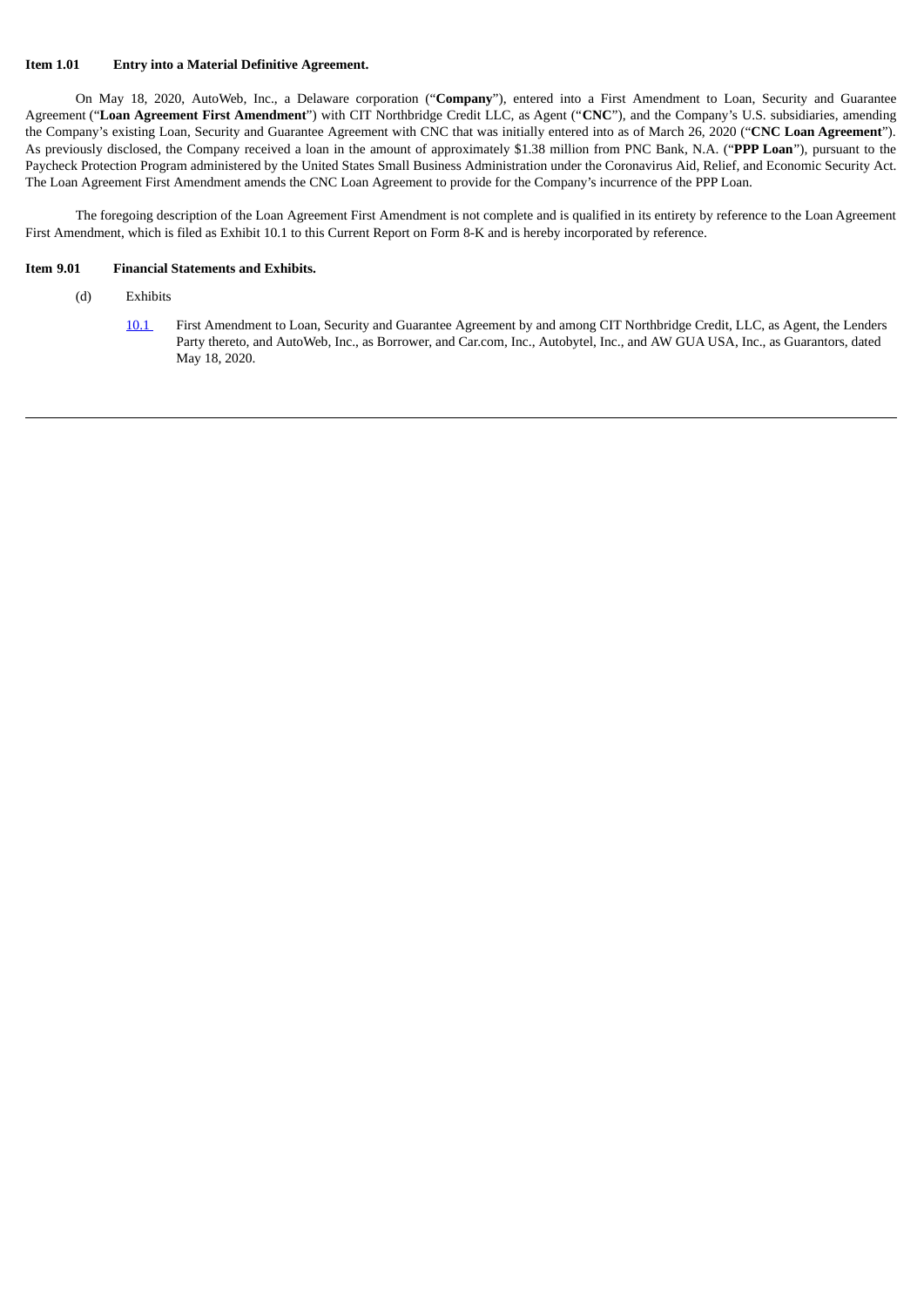## **SIGNATURES**

Pursuant to the requirements of the Securities Exchange Act of 1934, the registrant has duly caused this report to be signed on its behalf by the undersigned hereunto duly authorized.

Date: May 19, 2020

AUTOWEB, INC.

By: /s/ Glenn E. Fuller Glenn E. Fuller, Executive Vice President, Chief Legal Officer and Secretary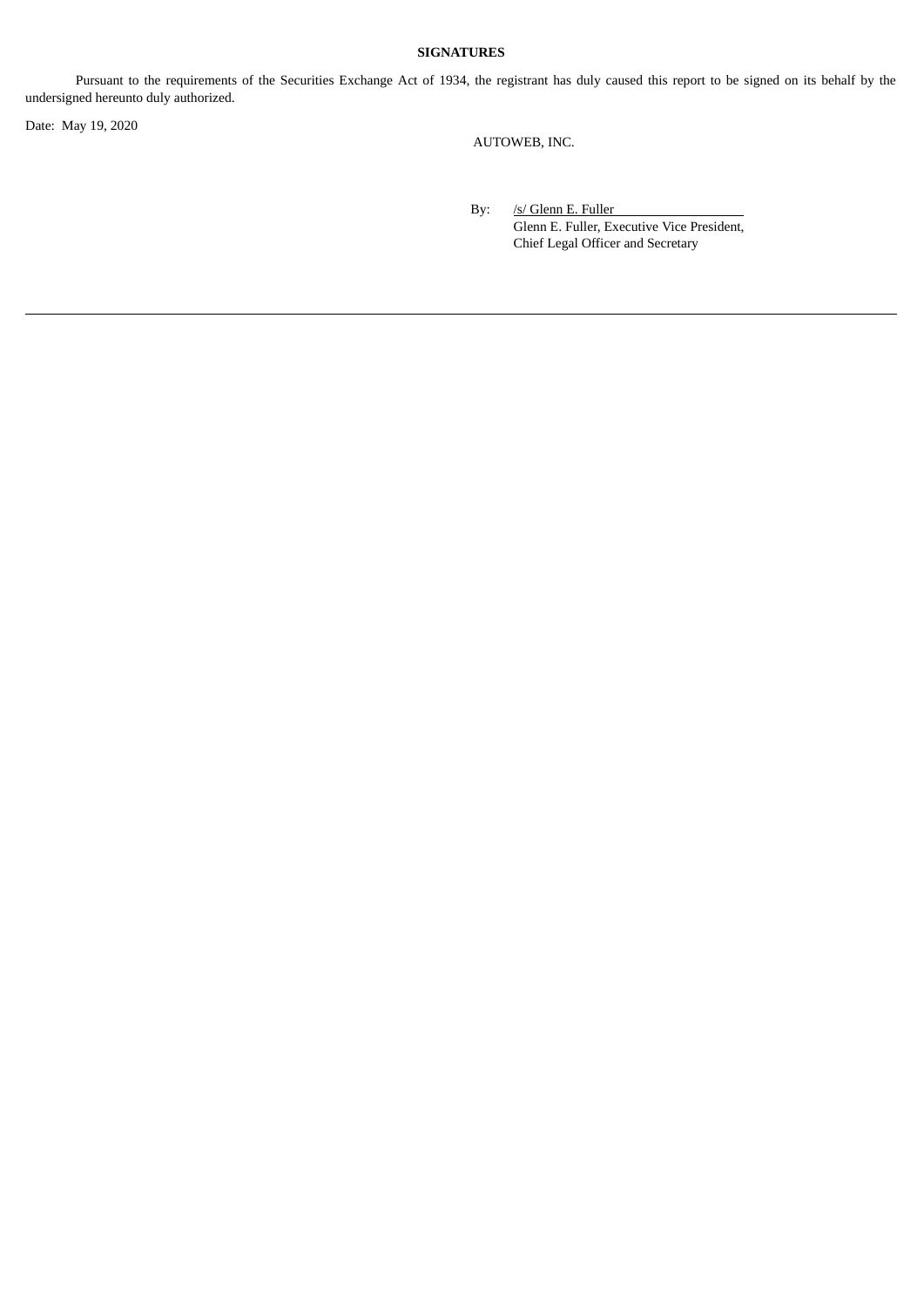### **FIRST AMENDMENT TO LOAN, SECURITY AND GUARANTEE AGREEMENT**

<span id="page-3-0"></span>This **FIRST AMENDMENT TO LOAN, SECURITY AND GUARANTEE AGREEMENT** (this "Amendment"), dated as of May 18, 2020 (the "Amendment Date"), is entered into by and among **AUTOWEB, INC.**, a Delaware corporation, (the "Borrower"), **THE OTHER OBLIGORS PARTY HERETO**, **THE LENDERS PARTY HERETO**, and **CIT NORTHBRIDGE CREDIT LLC**, a Delaware limited liability company, as agent for the Lenders (in such capacity, together with its successors and assigns, " $\underline{Agent}$ ").

**WHEREAS**, the Borrower, the other Obligors party thereto, the financial institutions from time to time party thereto as lenders (collectively, the "Lenders") and the Agent are parties to that certain Loan, Security and Guarantee Agreement dated as of March 26, 2020 (as amended, restated, supplemented, or otherwise modified from time to time, the "Loan Agreement");

**WHEREAS**, as a result of the economic impact of the coronavirus disease (also referred to as COVID-19), the Borrower incurred an SBA PPP Loan, which incurrence was consented to in advance by the Lenders and, in connection therewith, the Borrower has requested that the Agent and Lenders agree, and the Agent and Lenders have agreed, to amend certain provisions of the Loan Agreement as set forth herein; and

**WHEREAS**, each Obligor expects to realize substantial direct and indirect benefits as a result of this Amendment becoming effective, and agrees to reaffirm its obligations under the Loan Agreement and the other Loan Documents to which it is a party.

**NOW, THEREFORE**, in consideration of the premises and agreements, provisions and covenants herein contained, the parties hereto agree as follows:

**Section 1. Defined Terms**. Capitalized terms used but not defined herein shall have the meanings assigned to such terms in the Loan Agreement (as amended hereby).

**Section 2. Amendments***.* Subject to the satisfaction of the conditions set forth herein, effective as of April 16, 2020 (notwithstanding the actual date of execution and delivery hereof), the terms of the Loan Agreement are hereby amended as follows:

2.1 Section 1.1 of the Loan Agreement is hereby amended by inserting the following new definitions in their proper alphabetical order:

CARES Act: the Coronavirus Aid, Relief, and Economic Security Act, as in effect from time to time and any applicable rules, regulations, and guidelines issued or enacted by a Governmental Authority in connection therewith.

SBA PPP Loan: a loan incurred by the Borrower under 15 U.S.C. 636(a)(36) (as added to the Small Business Act by Section 1102 of the CARES Act).

Small Business Act: means the Small Business Act (15 U.S. Code Chapter 14A – Aid to Small Business), as in effect from time to time.

2.2 The definition of "EBITDA" in Section 1.1 of the Loan Agreement is hereby amended by adding the following sentence at the end thereof:

It is hereby understood and agreed that the incurrence of the SBA PPP Loan and any forgiveness of the SBA PPP Loan shall be disregarded for calculations of net income and/or EBITDA under the Loan Documents.

-1-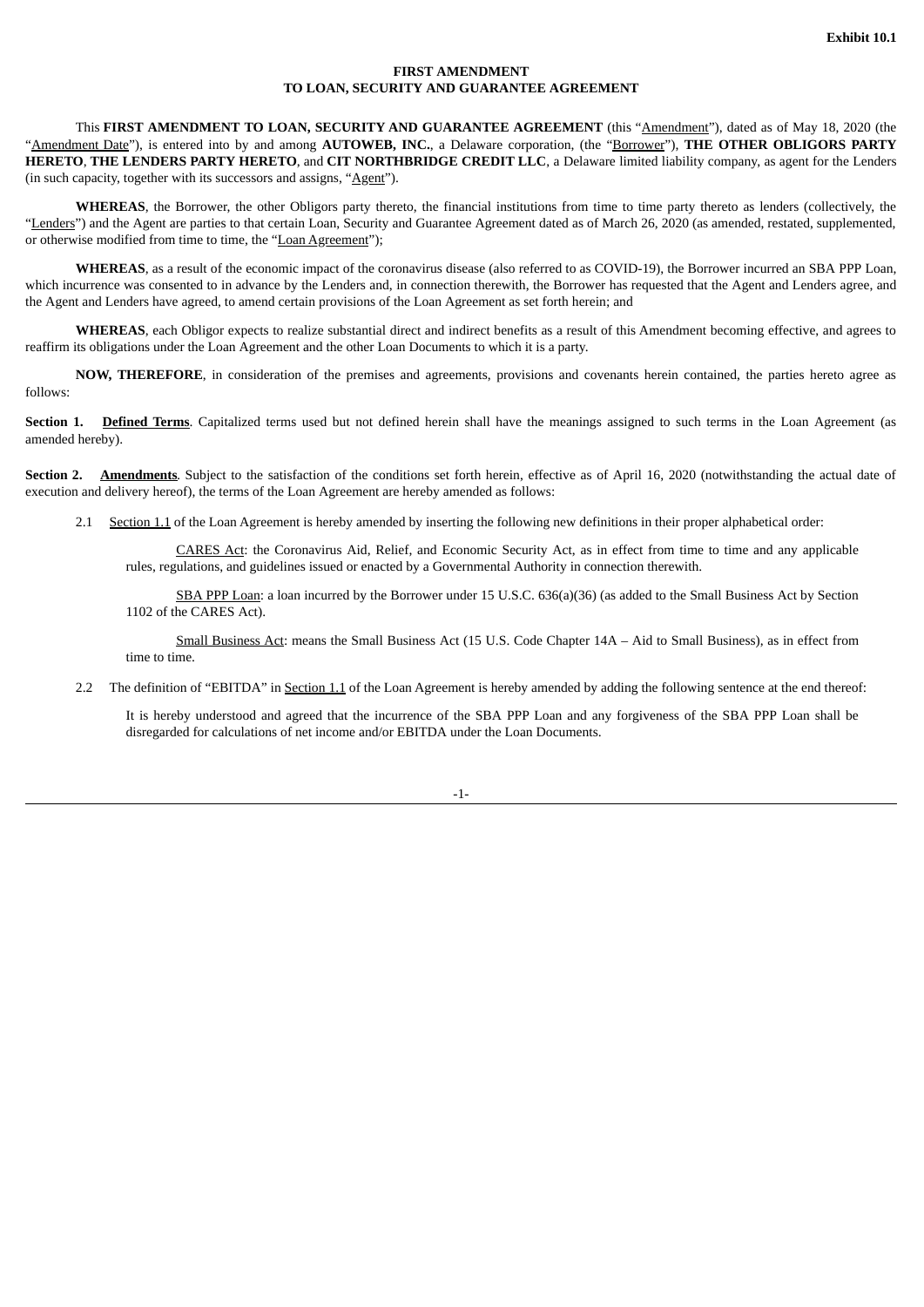2.3 The definition of "Qualified Cash" in Section 1.1 of the Loan Agreement is hereby amended and restated to read as follows:

Qualified Cash: unrestricted domestic cash of the Borrowers in which Agent has a first priority perfected Lien; provided, that, Qualified Cash shall not include proceeds from any SBA PPP Loan.

2.4 The last paragraph in Section 3.6.2 of the Loan Agreement is hereby amended and restated to read as follows:

If no LIBOR Successor Rate has been determined and the circumstances under clause (a) above exist or the Scheduled Unavailability Date has occurred (as applicable), Agent will promptly so notify Borrower Agent and each Lender. Thereafter, (x) the obligation of Lenders to make or maintain LIBOR Loans shall be suspended (to the extent of the affected LIBOR Loans or Interest Periods), and (y) the LIBO Base Rate component shall no longer be utilized in determining the Base Rate. Upon receipt of such notice, Borrower Agent may revoke any pending request for a Borrowing of LIBOR Loans (to the extent of the affected LIBOR Loans or Interest Periods) or, failing that, will be deemed to have converted such request into a request for a Borrowing of Loans bearing interest at the Base Rate plus the Applicable Margin (subject to the foregoing  $\text{clause}(y)$ ) in the amount specified therein. Notwithstanding anything else herein, any definition of LIBOR Successor Rate shall provide that in no event shall such LIBOR Successor Rate be less than 1.75% for purposes of this Agreement.

2.5 Section 10.1.2 of the Loan Agreement is hereby amended by adding the following new clause (j) thereto in proper alphabetical order:

(j) (i) promptly upon any Obligor's receipt thereof, copies of any filings (and any responses thereto) made under the CARES Act for a SBA PPP Loan, and (ii) if such Obligor is approved for and incurs such SBA PPP Loan, and so long as any obligations remain outstanding pursuant to such SBA PPP Loan, monthly accounting of the usage of the SBA PPP Loan.

2.6 Section 10.1 of the Loan Agreement is hereby amended by adding the following new Section 10.1.14 thereto in proper numerical order:

#### **10.1.14 SBA PPP Loan.**

(a) Comply in all material respects with the requirements of the CARES Act with respect to the SBA PPP Loan, (ii) take reasonable requisite actions for the full forgiveness the entire SBA PPP Loan, (iii) use SBA PPP Loan proceeds only for permitted purposes under the CARES Act, (iv) apply for forgiveness of the maximum permitted portion of the SBA PPP Loan in accordance with the terms of the SBA PPP Loan and provide Agent a copy of such application, and (v) maintain all records required to be submitted in connection with the forgiveness of the SBA PPP Loan and, if requested, deliver to Agent a copy of any application for forgiveness and all supporting documentation required by the U.S. Small Business Administration or the SBA PPP Loan lender in connection with the forgiveness of the SBA PPP Loan.

(b) Promptly deposit all proceeds of the SBA PPP Loan into a Deposit Account subject to a Deposit Account Control Agreement.

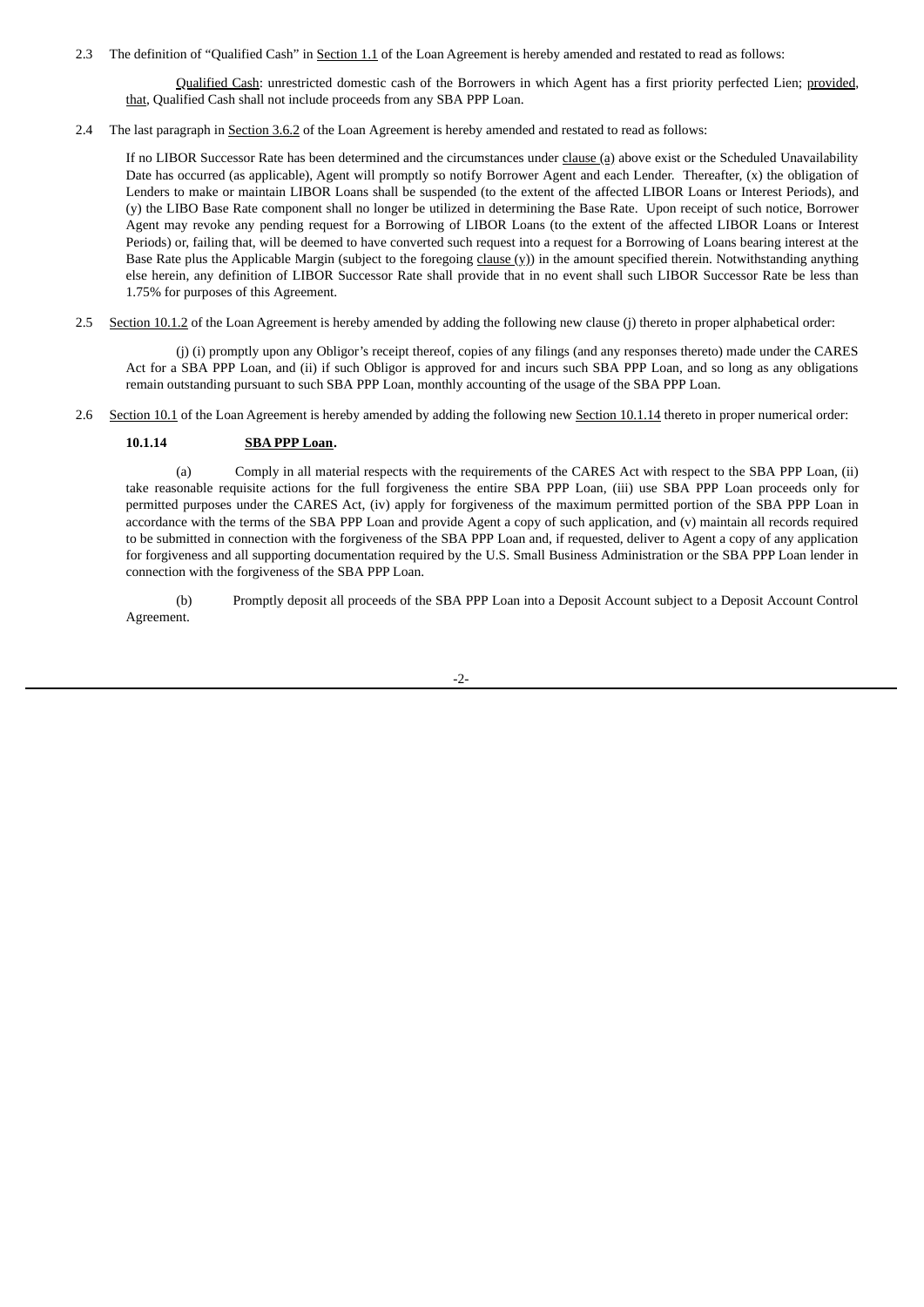2.7 Section 10.2.1 of the Loan Agreement is hereby amended by adding the following new clause (m) thereto in proper alphabetical order:

(m) additional Debt in the form of an unsecured SBA PPP Loan in an aggregate amount not to exceed \$1,383,990; provided, the applicable Obligor shall provide Agent with copies of the application for such SBA PPP Loan and any related documentation which may not be modified without Agent's prior written consent. Except as expressly permitted hereunder with respect to the SBA PPP Loan, Obligors shall obtain Agent's written consent prior to incurring any otherwise prohibited Debt pursuant to any loan programs under the CARES Act.

2.8 Section 10.2.4 of the Loan Agreement is hereby amended by adding the following clause at the end of such Section:

; provided, however, that, any Distributions under this Section 10.2.4 may not be paid as long as the SBA PPP Loan is outstanding without the prior written consent of Agent.

2.9 Clause (b) of <u>Section 10.2.8</u> of the Loan Agreement is hereby amended and restated to read as follows:

(b) Borrowed Money (other than the Obligations) prior to its due date under the agreements evidencing such Debt as in effect on the Closing Date or, with respect to the SBA PPP Loan, on the date that such Debt was incurred (or, in each case, as amended thereafter with the consent of Agent); provided that (i) Borrowers may make unscheduled term debt repayments (other than repayments of any portion of the SBA PPP Loan not forgiven pursuant to Section 1106 of the CARES Act) so long as the Payment Conditions have been satisfied and (ii) for the avoidance of doubt, Borrowers may make regularly scheduled payments of principal and interest on any portion of the SBA PPP Loan not forgiven pursuant to Section 1106 of the CARES Act.

2.10 Section 10.2.14 of the Loan Agreement is hereby amended by adding the following new clause (d) thereto in proper alphabetical order:

(d) entered into in connection with SBA PPP Loan in accordance with **Section 10.2.1(m),** so long as such agreement would not prohibit the existence of the Obligations or the Liens securing, or purportedly securing, the Obligations.

2.11 Section  $11.1(c)$  of the Loan Agreement is hereby amended and restated to read as follows:

Lenders.

(c) An Obligor breaches or fails to perform any covenant contained in **Section 7.2**, **7.3**, **7.6**, **8.1**, **8.2**, **8.5**, **8.6.1**, **8.6.2**, **10.1.1**, **10.1.2**, **10.1.3**, **10.1.13**, **10.1.14**, or **10.2**;

**Section 3. Conditions to Effectiveness***.* This Amendment shall be effective as of the Amendment Date (with the amendments set forth in Section 2 being effective as of April 16, 2020) upon the satisfaction of each of the following conditions, and in case of any documentation to be delivered to the Agent, such documentation shall be in form and substance reasonably satisfactory to the Agent:

(a) This Amendment shall have been duly executed and delivered by the Borrower, the other Obligors, the Agent and the Required

-3-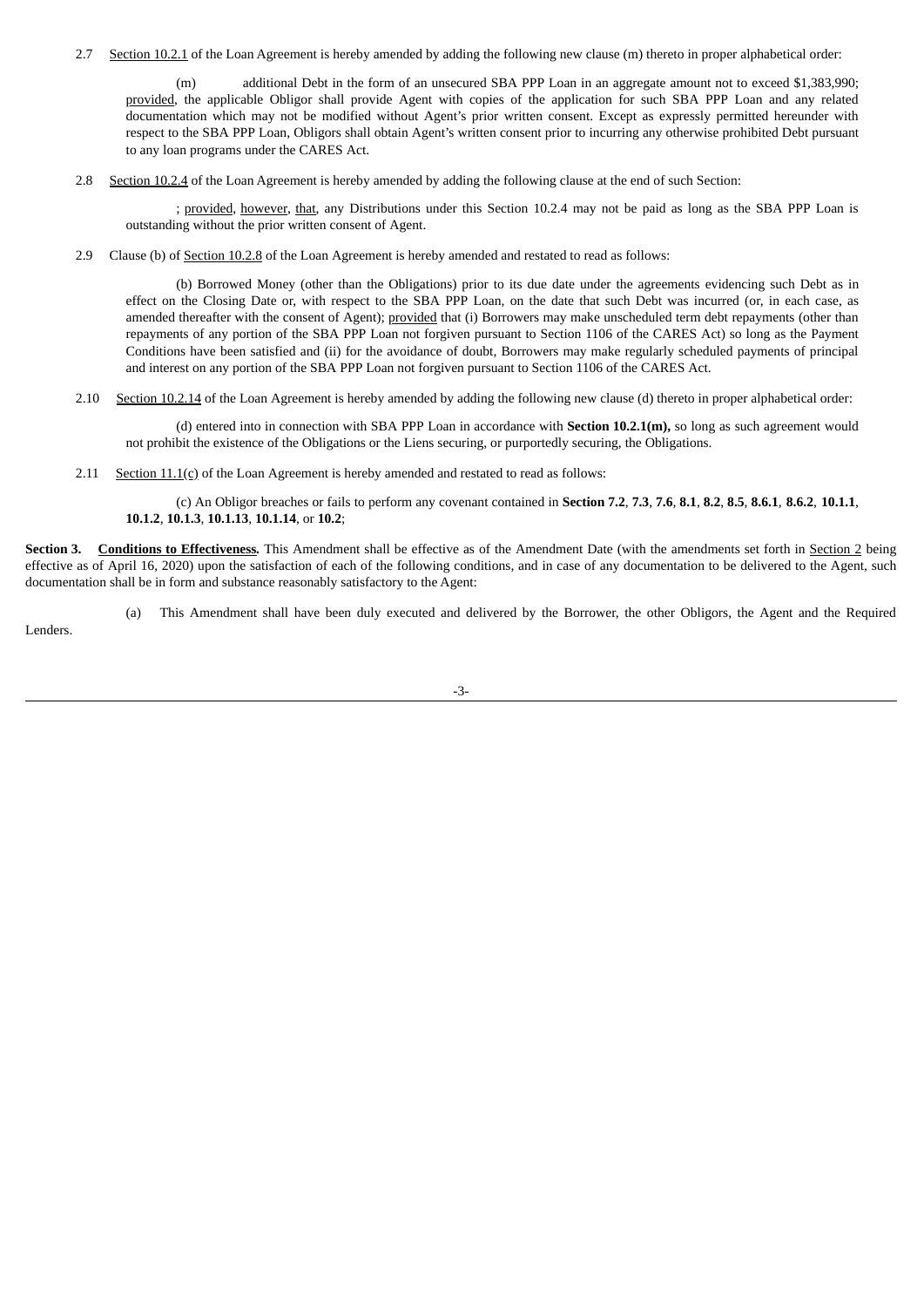(b) The representations and warranties of each Obligor set forth in Section 4 of this Amendment shall be true and correct in all material respects on and as of the Amendment Date; provided that, to the extent that such representations and warranties specifically refer to an earlier date, they shall be true and correct in all material respects as of such earlier date; provided further that any representation and warranty that is qualified as to "materiality," "Material Adverse Effect" or similar language shall be true and correct in all respects on the date of such credit extension or on such earlier date, as the case may be.

(c) No Default or Event of Default shall exist or would result from the execution of this Amendment or the transactions contemplated

hereby.

(d) The Agent shall have received satisfactory evidence that all fees, expenses and disbursements required to be paid in connection with this Amendment (including fees, disbursements and other charges of counsel to the Agent) have been paid in full.

#### **Section 4. Representations and Warranties**. Each Obligor hereby represents and warrants, on and as of the Amendment Date, that:

(a) The representations and warranties of each Obligor set forth in Section 9 of the Loan Agreement and in each other Loan Document are true and correct in all material respects on and as of the Amendment Date; provided that, to the extent that such representations and warranties specifically refer to an earlier date, they are true and correct in all material respects as of such earlier date; provided further that any representation and warranty that is qualified as to "materiality," "Material Adverse Effect" or similar language is true and correct in all respects on the date of such credit extension or on such earlier date, as the case may be.

(b) No Default or Event of Default exists or will result from the execution of this Amendment.

(c) Each Obligor has all requisite power and authority to execute, deliver and perform its obligations under this Amendment. The execution, delivery and performance of this Amendment (i) are within such Obligor's corporate or other powers, (ii) have been duly authorized by all necessary corporate or other organizational action, and (iii) do not (a) require any consent or approval of any holders of Equity Interests of any Obligor, except those already obtained; (b) contravene the Organic Documents of any Obligor; (c) violate or cause a default under any Applicable Law or Material Contract except where the violation or default would not reasonably be expected to result in a Material Adverse Effect; or (d) result in or require imposition of a Lien (other than Permitted Liens) on any Obligor's Property.

(d) The Amendment has been duly executed and delivered by each Obligor that is a party thereto and constitutes a legal, valid and binding obligation of such Obligor, enforceable in accordance with its terms, except as enforceability may be limited by bankruptcy, insolvency or similar laws affecting the enforcement of creditors' rights generally.

#### **Section 5. Effect on Loan Documents**.

(a) On and after the Amendment Date, each reference in any Loan Document, and in any other document or instrument incidental thereto, to the Loan Agreement shall mean and be a reference to the Loan Agreement as amended by this Amendment, and each reference in the Loan Agreement to "this Agreement", "herein", "hereinafter", "hereto", "hereof", and words of similar import shall mean, from and after the Amendment Date, the Loan Agreement as amended by this Amendment.

-4-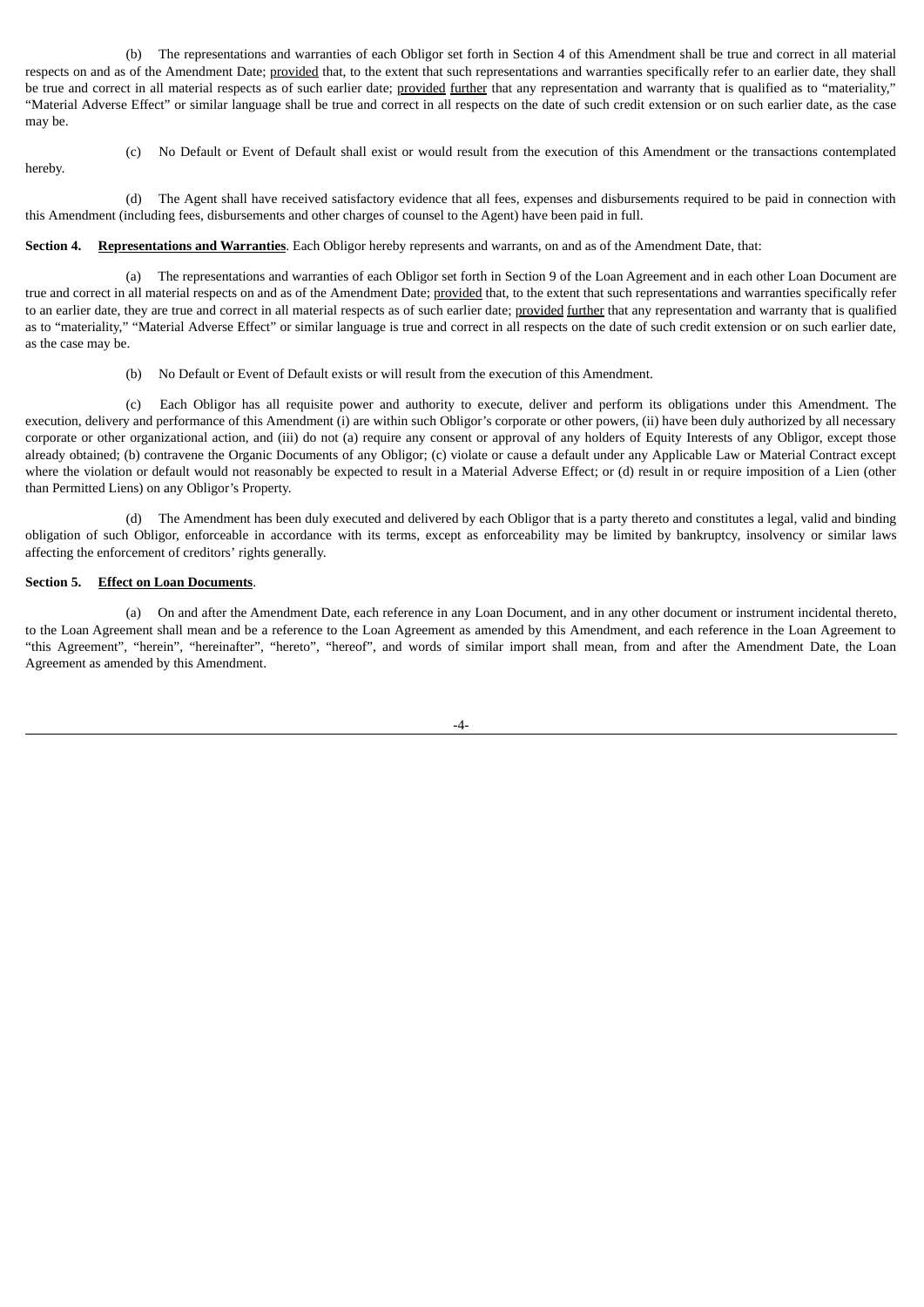(b) Except as expressly amended hereby, the provisions of the Loan Documents are and shall continue to be in full force and effect and are hereby in all respects ratified and confirmed.

(c) The execution, delivery and effectiveness of this Amendment shall not operate as a waiver of any right, power or remedy of any Lender or any Agent under any of the Loan Documents, nor constitute a waiver of any provision of the Loan Documents or in any way limit, impair or otherwise affect the rights and remedies of the Agent or the Lenders under the Loan Documents.

(d) Each party hereto acknowledges and agrees that, on and after the Amendment Date, this Amendment shall constitute a Loan Document for all purposes under the Amended Loan Documents.

**Section 6. Non-Reliance on Agent**. Each Lender acknowledges that it has, independently and without reliance upon the Agent or any other Lender and based on such documents and information as it has deemed appropriate, made its own credit analysis and decision to enter into this Amendment. Each Lender also acknowledges that it will, without reliance upon the Agent or any other Lender and based on such documents and information as it shall from time to time deem appropriate, continue to make its own credit decisions in taking or not taking action under or based upon this Amendment, the Loan Agreement, any other Loan Document, any related agreement or any document furnished hereunder or thereunder.

**Section 7. Reaffirmation; Other Agreements**. Subject to any limitations on its obligations expressly stated in the Loan Documents to which it is a party, each Obligor (a) acknowledges and agrees, as of the Amendment Date, that all of its obligations under the Loan Documents to which it is a party are reaffirmed and remain in full force and effect on a continuous basis and (b) reaffirms each Lien granted by each Obligor pursuant to the Collateral Documents, all of which obligations and Liens remain in full force and effect after giving effect to this Amendment. Further, each Obligor acknowledges and agrees that the amendments set forth herein do not constitute any course of dealing between the Agent, the Lenders, and the Obligors. Nothing contained in this Amendment shall be construed as substitution or novation of the obligations outstanding under the Loan Agreement or the other Loan Documents.

**Section 8. No Actions, Claims, Etc.**. As of the date hereof, each of the Obligors hereby acknowledges and confirms that it has no knowledge of any actions, causes of action, claims, demands, damages and liabilities of whatever kind or nature, in law or in equity, against the Agent, the Lenders, or the Agent's or the Lenders' respective officers, employees, representatives, agents, advisors, consultants, counsel or directors arising from any action by such Persons, or failure of such Persons to act on or prior to the date hereof.

**Section 9. Release of Claims**. In consideration of the Lenders' and the Agent's agreements contained in this Amendment, each Obligor hereby irrevocably releases and forever discharges the Lenders and the Agent and their respective affiliates, subsidiaries, successors, assigns, directors, officers, employees, representatives, agents, advisors, consultants and counsel (each, a "Released Person") of and from any and all claims, suits, actions, investigations, proceedings, demands or damages, whether based in contract, tort, implied or express warranty, strict liability, criminal or civil statute, common law or otherwise of any kind or character, known or unknown, which such Obligor ever had or now has against the Agent, any Lender or any other Released Person which relates, directly or indirectly, to any acts or omissions of Agent, any Lender or any other Released Person on or prior to the date hereof.

-5-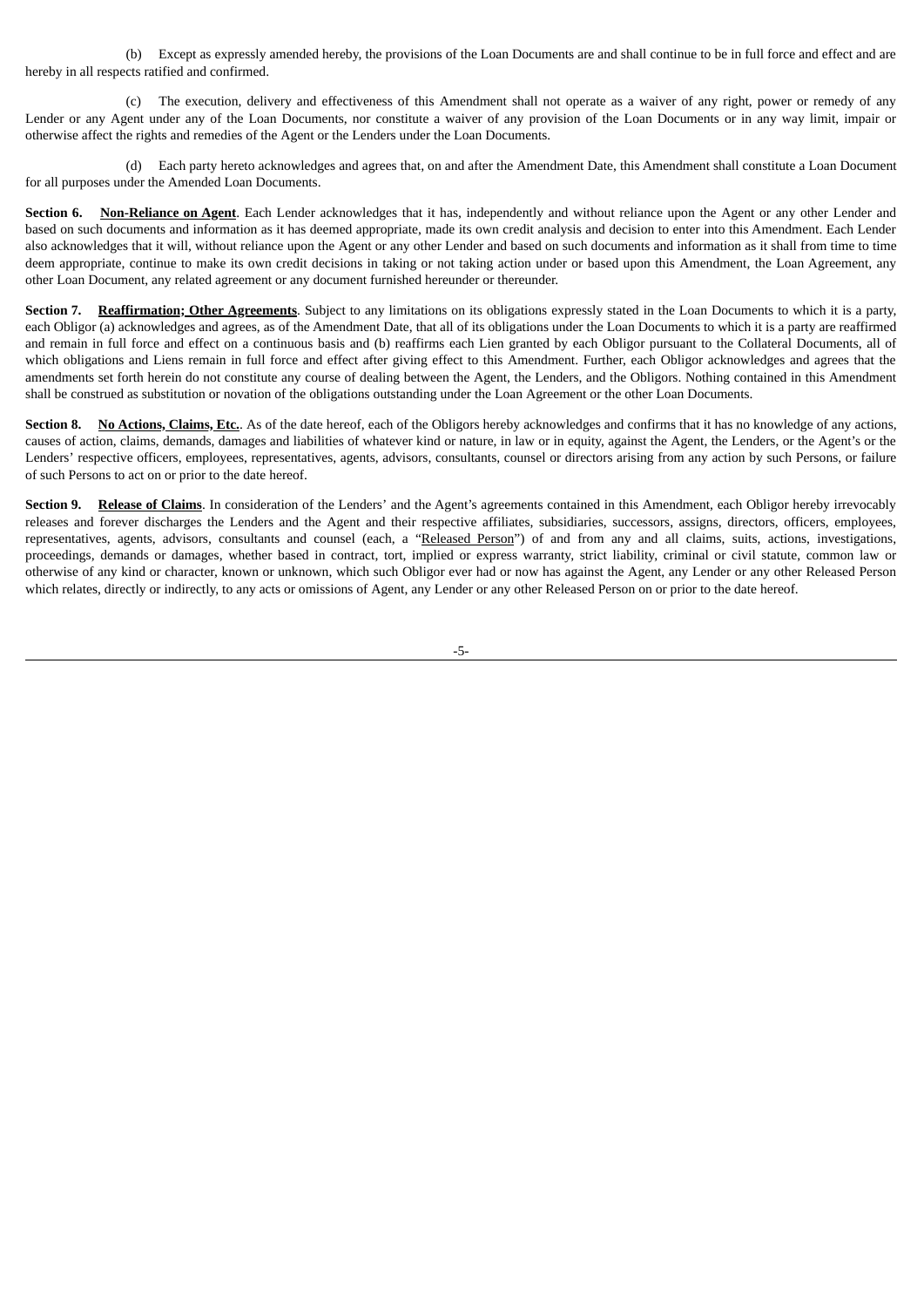**Section 10. Governing Law.** THIS AMENDMENT SHALL BE GOVERNED BY, AND CONSTRUED IN ACCORDANCE WITH, THE LAW OF THE STATE OF NEW YORK.

#### **Section 11. Miscellaneous.**

(a) This Amendment is binding and enforceable as of the date hereof against each party hereto and its successors and permitted assigns.

(b) This Amendment may be executed in one or more counterparts, each of which shall be deemed an original, but all of which together shall constitute one and the same instrument. Delivery of an executed signature page counterpart hereof by telecopy, emailed pdf. or any other electronic means that reproduces an image of the actual executed signature page shall be effective as delivery of a manually executed counterpart hereof. The words "execution," "signed," "signature," "delivery," and words of like import in or relating to any document to be signed in connection with this Amendment and the transactions contemplated hereby shall be deemed to include electronic signatures, the electronic association of signatures and records on electronic platforms, deliveries or the keeping of records in electronic form, each of which shall be of the same legal effect, validity or enforceability as a manually executed signature, physical delivery thereof or the use of a paper-based recordkeeping system, as the case may be, to the extent and as provided for in any applicable law, including the Federal Electronic Signatures in Global and National Commerce Act, the New York State Electronic Signatures and Records Act, any other similar state laws based on the Uniform Electronic Transactions Act or the Uniform Commercial Code, each as amended, and the parties hereto hereby waive any objection to the contrary, provided that (x) nothing herein shall require the Agent to accept electronic signature counterparts in any form or format and (y) Agent reserves the right to require, at any time and at its sole discretion, the delivery of manually executed counterpart signature pages to this Amendment and the parties hereto agree to promptly deliver such manually executed counterpart signature pages.

(c) If any provision of this Amendment is held to be illegal, invalid or unenforceable, (i) the legality, validity and enforceability of the remaining provisions of this Amendment shall not be affected or impaired thereby and (ii) the parties shall endeavor in good faith negotiations to replace the illegal, invalid or unenforceable provisions with valid provisions the economic effect of which comes as close as possible to that of the illegal, invalid or unenforceable provisions. The invalidity of a provision in a particular jurisdiction shall not invalidate or render unenforceable such provision in any other jurisdiction.

(d) Borrower shall pay all out of pocket costs and expenses of Agent incurred in connection with this Amendment including, without limitation, reasonable attorneys' fees and expenses.

#### **Section 12. No Agent or Lender Guidance; Indemnity**.

(a) The Obligors hereby acknowledge and agree that neither Agent nor any Lender has provided any Obligor with any guidance or advice regarding the CARES Act, the SBA PPP Loan (including without limitation the authority of the Obligors to qualify for SBA PPP Loan, and the conditions for forgiveness of SBA PPP Loan) or any related matters; and

(b) The Obligors shall, jointly and severally, indemnify Agent and each Lender against, and hold Agent and each Lender harmless from, any and all losses, claims, damages, penalties, incremental taxes, liabilities and related expenses, including costs or out-of-pocket expenses (including reasonable attorney costs), incurred by or asserted against Agent or any Lender arising out of, in connection with, or as a result of the incurrence of the SBA PPP Loan and all related matters, subject in each case to the limitations on indemnification expressly set forth in Section 12.6 of the Loan Agreement.

*[Remainder of page intentionally left blank; signature pages follow]*

-6-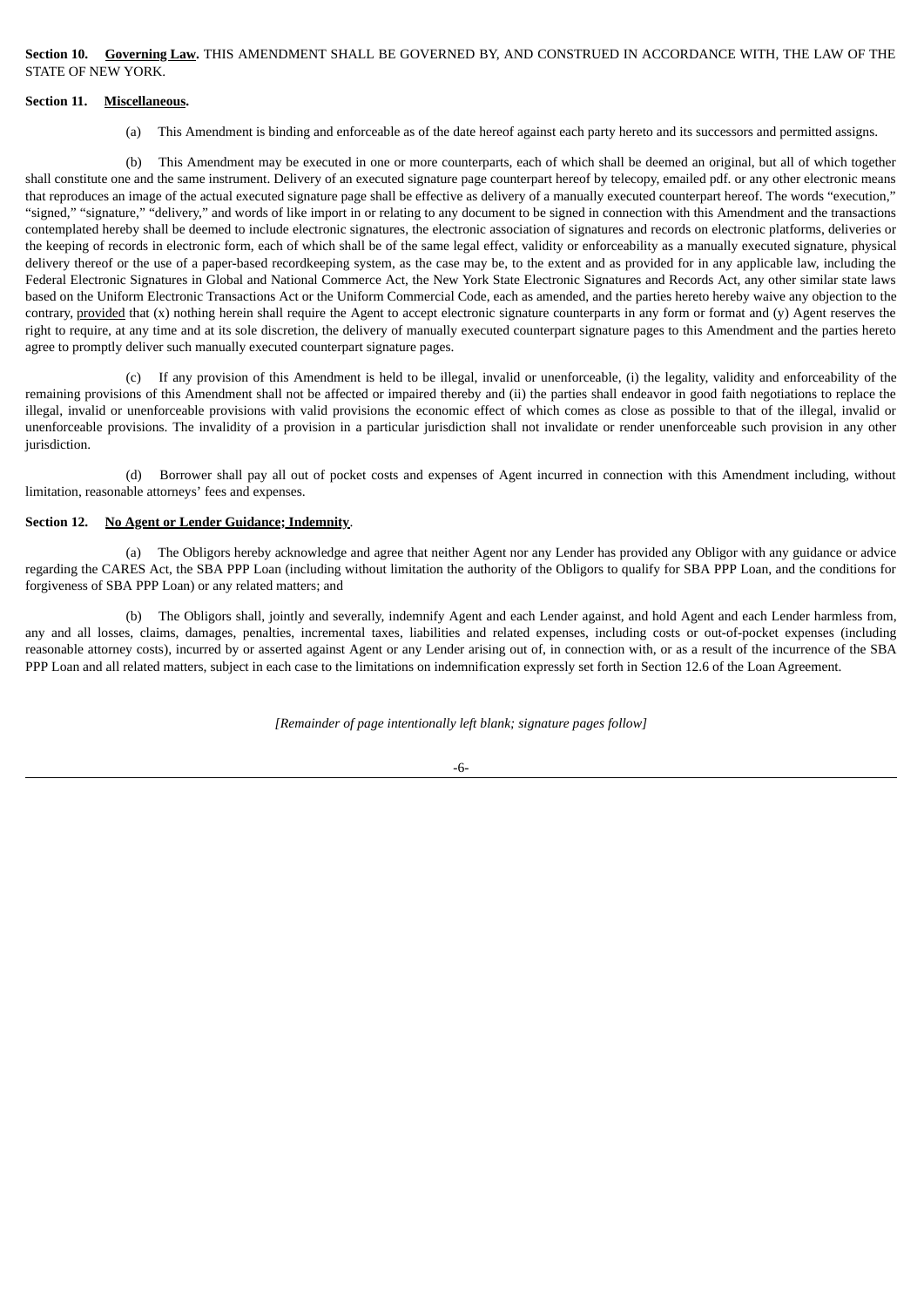**IN WITNESS WHEREOF**, the parties hereto, by their officers thereunto duly authorized, have executed this Amendment as of the day and year first above written.

## **BORROWER:**

#### **AUTOWEB, INC.**

By: /s/ Glenn E. Fuller Name: Glenn E. Fuller Title: Executive Vice President, Chief Legal Officer and Secretary

### **GUARANTORS:**

## **AUTOBYTEL, INC.**

By: /s/ Glenn E. Fuller Name: Glenn E. Fuller Title: Executive Vice President, Chief Legal Officer and Secretary

## **AW GUA USA, INC.**

By: /s/ Glenn E. Fuller Name: Glenn E. Fuller Title: Executive Vice President, Chief Legal Officer and Secretary

## **CAR.COM, INC.**

By: /s/ Glenn E. Fuller Name: Glenn E. Fuller Title: Executive Vice President, Chief Legal Officer and Secretary